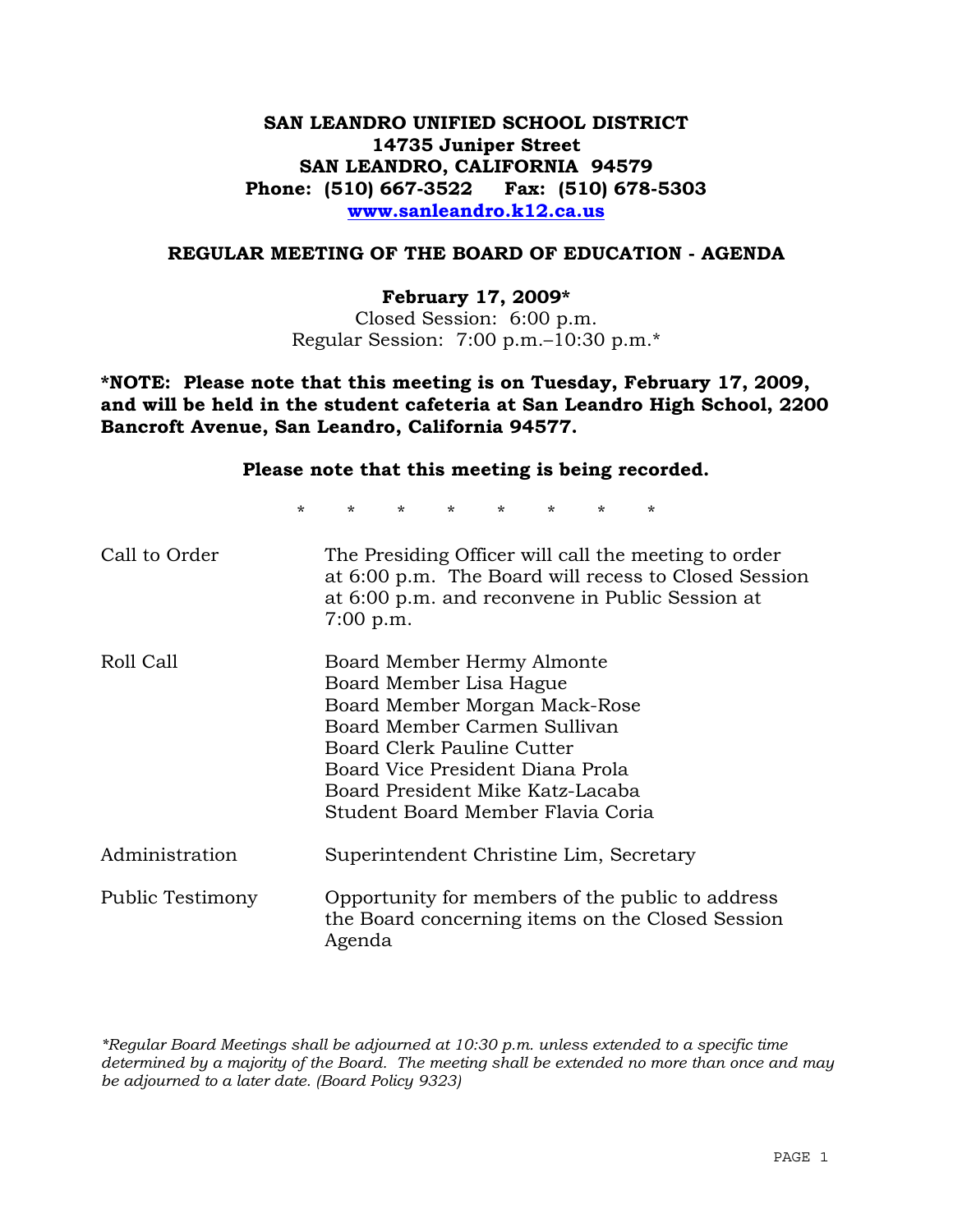Prior to the Public Session, the Board will meet in Closed Session pursuant to Education Code Sections 35146 and 48918(c), and Government Code Sections 54957, 54957.6, 54956.9(b), 54956.8, and 54956.

- a) Student Expulsions
- b) Public Employee Discipline/Dismissal/Release/Hiring
- c) Conference with Labor Negotiator
- d) Conference with Legal Counsel Anticipated Litigation Significant exposure to litigation
- e) Conference with Real Property Negotiator Property(ies)
- f) Tort Claim (1)

| Report Closed<br>Session Action | Motion __________ Second __________ Vote ________          |  |                                                                                                                                                                                                                                                                                                                                                                                                                                                                                                                                                                                                                                                         |
|---------------------------------|------------------------------------------------------------|--|---------------------------------------------------------------------------------------------------------------------------------------------------------------------------------------------------------------------------------------------------------------------------------------------------------------------------------------------------------------------------------------------------------------------------------------------------------------------------------------------------------------------------------------------------------------------------------------------------------------------------------------------------------|
| Pledge of Allegiance            |                                                            |  |                                                                                                                                                                                                                                                                                                                                                                                                                                                                                                                                                                                                                                                         |
| Approve Agenda                  | Approve the Regular Meeting Agenda of February 17,<br>2009 |  |                                                                                                                                                                                                                                                                                                                                                                                                                                                                                                                                                                                                                                                         |
|                                 | Motion ___________ Second ____________ Vote _________      |  |                                                                                                                                                                                                                                                                                                                                                                                                                                                                                                                                                                                                                                                         |
| Legal Statement                 |                                                            |  | Members of the audience who wish to address the<br>Board are asked to complete the yellow card available at<br>the entrance and submit it to the Board's Administrative<br>Assistant. Speakers who have completed the card will be<br>called when the item is reached on the agenda or, for<br>non-agenda items, during the Public Testimony. Cards<br>are to be turned in before the item is reached on the<br>agenda. Please note that this meeting is being recorded.<br>State law prohibits the Board of Education from taking<br>any action on or discussing items that are not on the<br>posted agenda except to A) briefly respond to statements |
|                                 | 54954.2(a)                                                 |  | made or questions posed by the public in attendance; B)<br>ask questions for clarification; C) provide a reference to a<br>staff member or other resource for factual information in<br>response to the inquiry; or D) ask a staff member to<br>report back on the matter at the next meeting and/or put<br>it on a future agenda. (Government Code Section                                                                                                                                                                                                                                                                                             |

**PRESENTATION**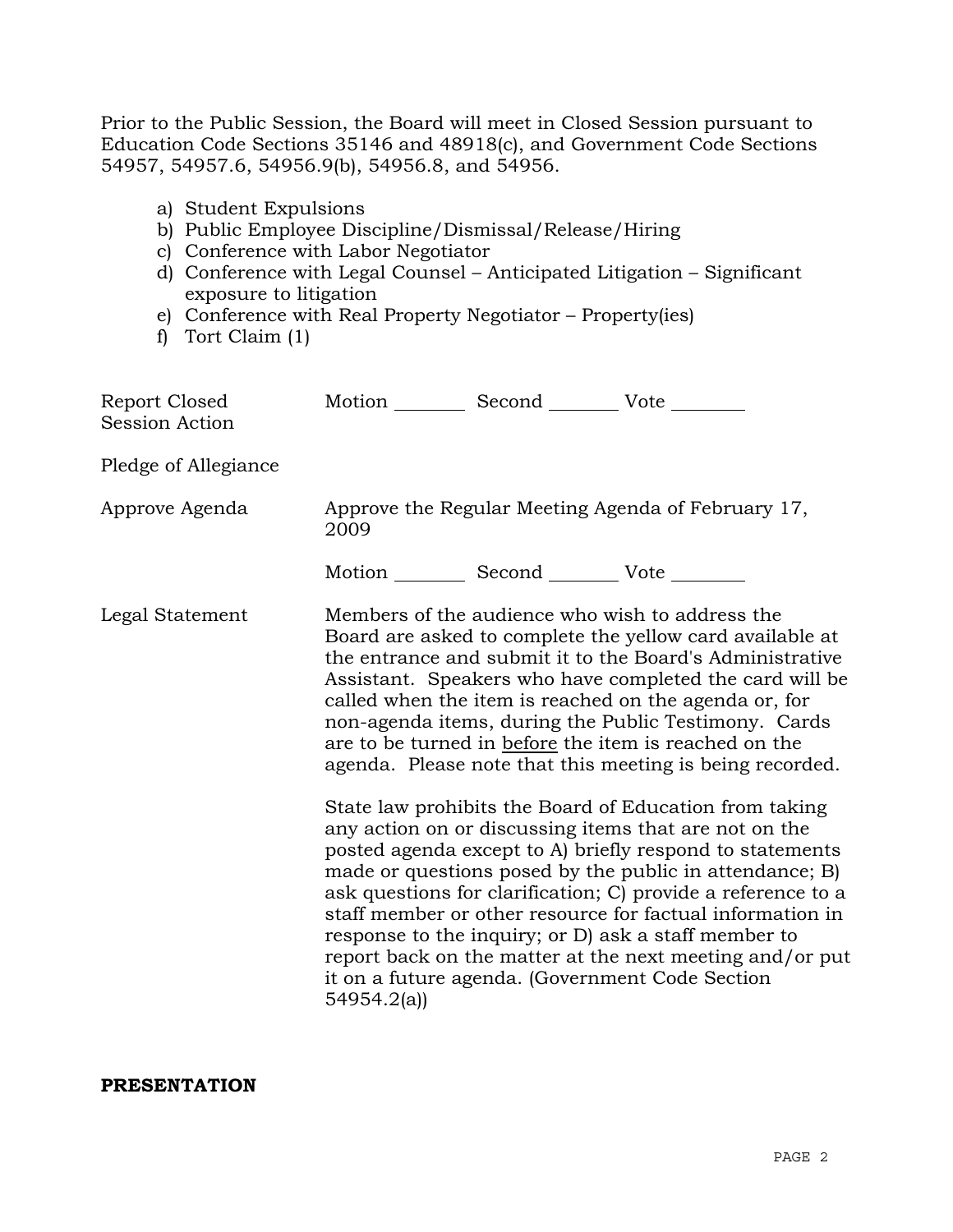**7:00 -7:15 p.m.** Jeff Kuntz, on behalf of the Budget Advisory Committee (BAC) will present a recommendation to the Board.

> The BAC, formed in March 2008, is comprised of 20 members. They have had numerous meetings reviewing and discussing the list of items generated in response to the state's fiscal crisis and its impact on San Leandro Schools.

## **7:15 – 7:20 p.m. PUBLIC TESTIMONY ON NON-AGENDA ITEMS**

**7:20-8:00 p.m. REPORTS** Correspondence Student Board Member Report Union Representative Reports Superintendent's Report Board Committee Reports • Facilities/Technology Board Representatives' Reports • Eden Area Regional Occupational Program

### **8:00-8:10 p.m. CONSENT ITEMS**

These items are considered routine and may be enacted by a single motion. At the request of any member of the Board, any item on the consent agenda shall be removed and given individual consideration for action as a regular agenda item.

### General Services

| $1.1 - C$                    | <b>Staff Recommendation:</b>                                                                                                        |
|------------------------------|-------------------------------------------------------------------------------------------------------------------------------------|
| Approval of Board            | Approve the minutes of the regular board meeting                                                                                    |
| Minutes $-$ January 21,      | held on January 21, 2009.                                                                                                           |
| 2009                         | Motion Second Vote                                                                                                                  |
| $1.2-C$                      | <b>Staff Recommendation:</b>                                                                                                        |
| Approval of Board            | Approve the minutes of the special board meeting                                                                                    |
| Minutes – January 29,        | held on January 21, 2009.                                                                                                           |
| 2009                         | Motion Second Vote                                                                                                                  |
| $1.3-C$<br>Approval of Board | <b>Staff Recommendation:</b><br>Approve the minutes of the special board meeting<br>Minutes – February 5, held on February 5, 2009. |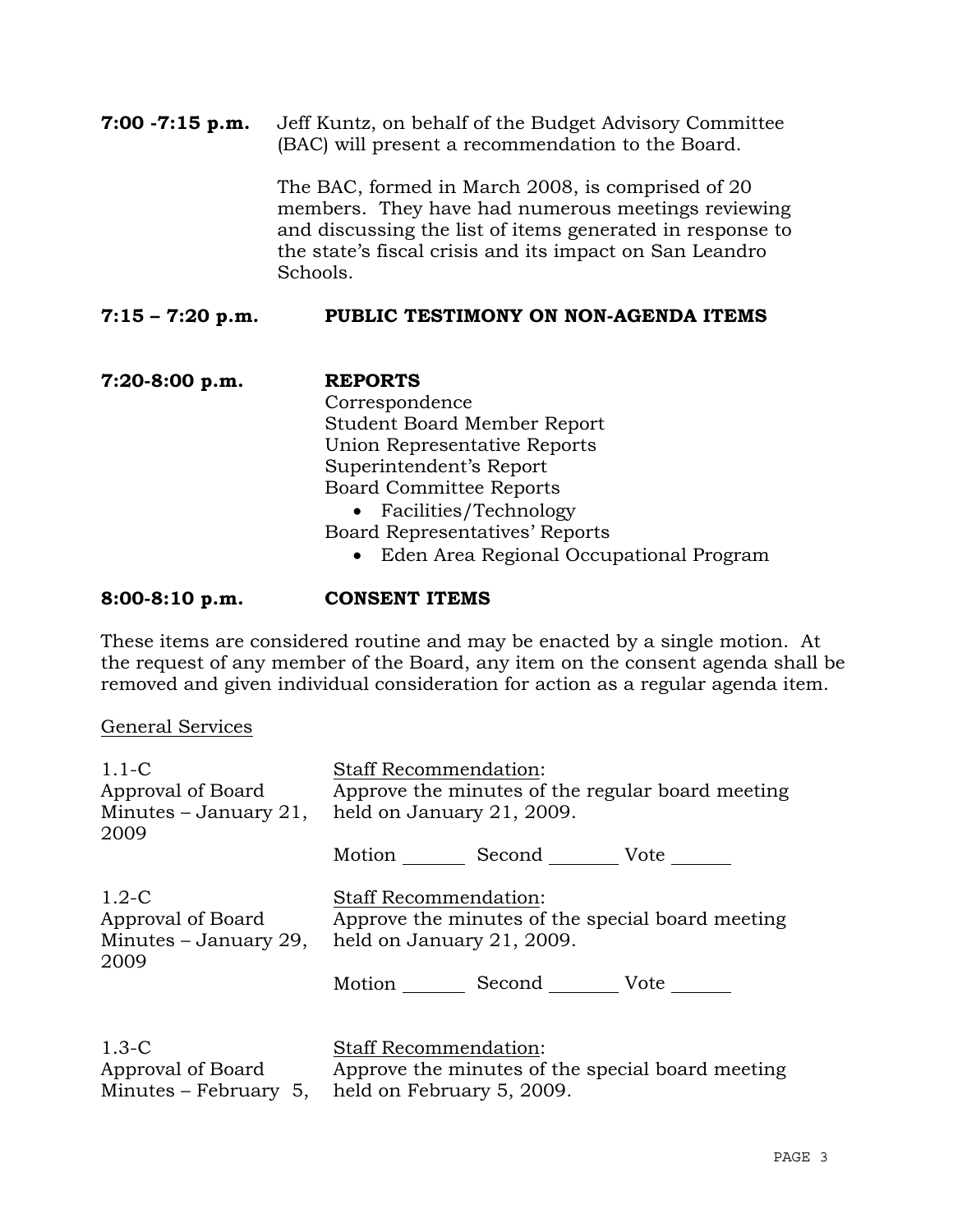| 2009                                                | Motion _________ Second __________ Vote _______                                                                                                                                                                                                              |
|-----------------------------------------------------|--------------------------------------------------------------------------------------------------------------------------------------------------------------------------------------------------------------------------------------------------------------|
| Human Resources                                     |                                                                                                                                                                                                                                                              |
| $2.1-C$<br>Acceptance of<br>Personnel Report        | Staff Recommendation:<br>Accept Personnel Report as submitted.<br>Motion _________ Second __________ Vote _______                                                                                                                                            |
| <b>Educational Services</b>                         |                                                                                                                                                                                                                                                              |
| $3.1-C$<br>Acceptance of<br>Donations               | Staff Recommendation:<br>Approve the acceptance of gifts to the District as<br>follows:                                                                                                                                                                      |
|                                                     | <b>Madison Elementary School</b><br>• Office furniture and general office supplies<br>from Wachovia Legal Division, Oakland                                                                                                                                  |
|                                                     | Bancroft Middle School<br>• 10 boxes of various office supplies from<br>Washington Mutual, Pleasanton<br>• 17" flat screen monitor from Raleigh McLemore<br>• 8 cases of copy paper from Mr. & Mrs.<br>Hammack                                               |
|                                                     | Muir Middle School<br>• 8 cases of copy paper from Lorraine Yoshikawa<br>\$1,000 toward cost of Alcatraz Field Trip for<br>$\bullet$<br>students from Moira Walsh, Philanthropic<br>Ventures Foundation<br>\$300 from Teamsters Local Union 853<br>$\bullet$ |
|                                                     | San Leandro High School<br>2 cases of copy paper from Dennis Miyahira<br>• Furniture and office supplies from Mr. & Mrs.<br>Petersen                                                                                                                         |
|                                                     | San Leandro Unified District Office<br>• Miscellaneous office supplies and binders from<br>Pauline Cutter                                                                                                                                                    |
|                                                     | Motion _________ Second ___________ Vote _______                                                                                                                                                                                                             |
| $3.2 - C$<br>Memorandum of<br>Understanding for the | Staff Recommendation:<br>Approve the Memorandum of Understanding for<br>the San Leandro Adult School, Hayward Adult                                                                                                                                          |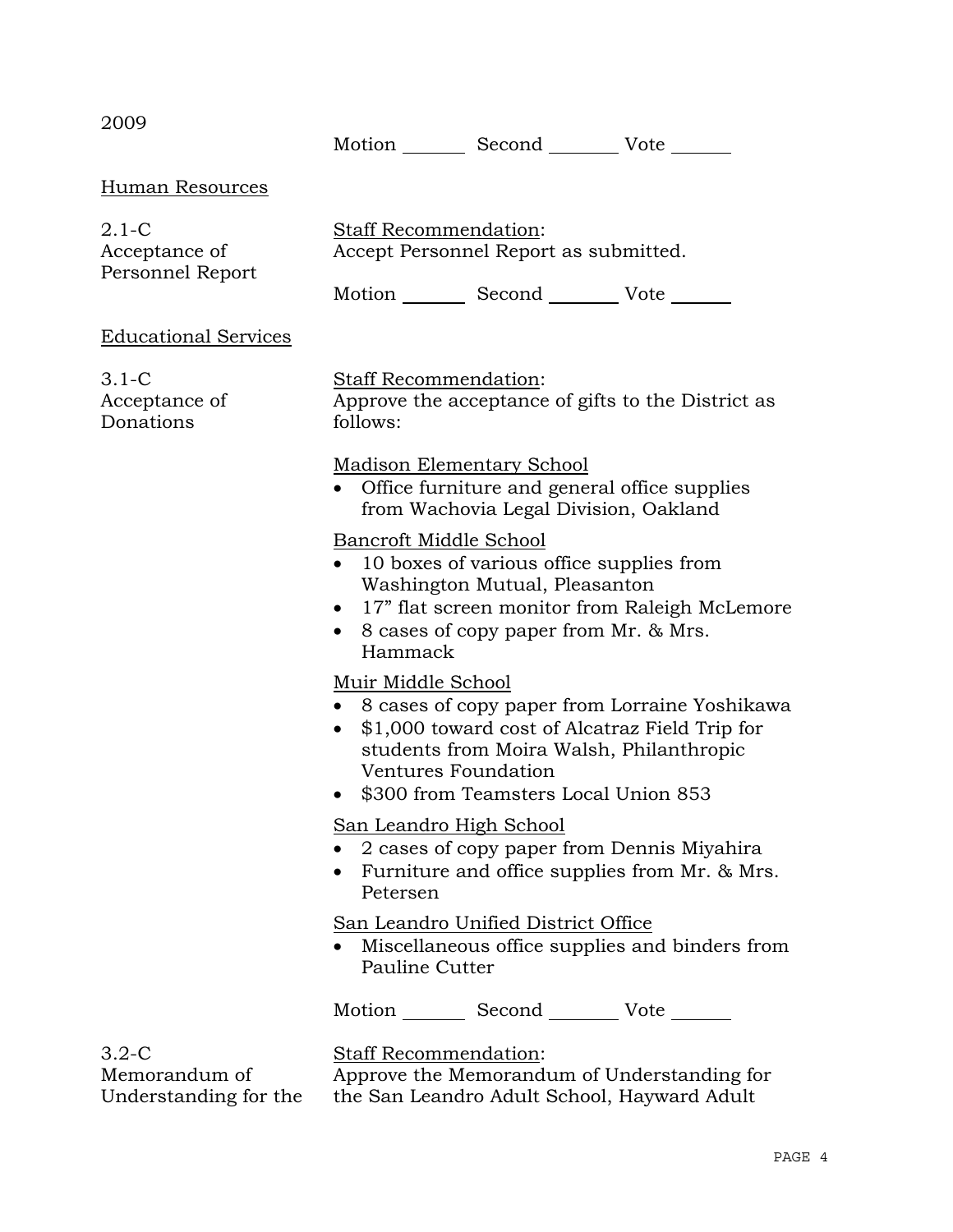| San Leandro Adult<br>School, Hayward Adult<br>School, and Chabot                                                                                                                                           | School, and Chabot College.                                                                                                                        |                                                  |                                                                                                                                                       |
|------------------------------------------------------------------------------------------------------------------------------------------------------------------------------------------------------------|----------------------------------------------------------------------------------------------------------------------------------------------------|--------------------------------------------------|-------------------------------------------------------------------------------------------------------------------------------------------------------|
| College                                                                                                                                                                                                    |                                                                                                                                                    | Motion _________ Second __________ Vote _______  |                                                                                                                                                       |
| $3.3-C$<br>Proposed Stipulated<br><b>Expulsion Order</b>                                                                                                                                                   | Staff Recommendation:<br>Approve the stipulated expulsion recommendation<br>from the Director of Student Support Services for<br>student E7-08/09. |                                                  |                                                                                                                                                       |
|                                                                                                                                                                                                            |                                                                                                                                                    | Motion _________ Second __________ Vote _______  |                                                                                                                                                       |
| <b>Business Operations</b>                                                                                                                                                                                 |                                                                                                                                                    |                                                  |                                                                                                                                                       |
| $4.1-C$<br>Ratification of Payroll                                                                                                                                                                         | <b>Staff Recommendation:</b><br>\$4,638,852.42.                                                                                                    | Ratify January 2009 payroll in the amount of     |                                                                                                                                                       |
|                                                                                                                                                                                                            |                                                                                                                                                    | Motion Second Vote                               |                                                                                                                                                       |
| $4.2-C$<br>Approval of Bill<br>Warrants                                                                                                                                                                    | Staff Recommendation:<br>Approve Bill Warrants #88818999-88841529 in<br>the amount of \$5,042,772.27.                                              |                                                  |                                                                                                                                                       |
|                                                                                                                                                                                                            |                                                                                                                                                    | Motion _________ Second __________ Vote _______  |                                                                                                                                                       |
| <b>Facilities and Construction</b>                                                                                                                                                                         |                                                                                                                                                    |                                                  |                                                                                                                                                       |
| $5.1-C$<br>Amendment No. 1 to<br>the WLC Architects<br>Contract for the Design<br>of the San Leandro<br>High School Arts<br><b>Education Center to</b><br><b>Provide Recalculations</b><br>fro the Seismic | Staff Recommendation:                                                                                                                              | School Arts Education Center to include          | Approve Amendment No. 1 to the WLC Architects<br>contract for the design of the San Leandro High<br>recalculations for the seismic structural design. |
| Structural Design                                                                                                                                                                                          |                                                                                                                                                    | Motion _________ Second ___________ Vote _______ |                                                                                                                                                       |

# **8:10-9:50 p.m. CONFERENCE**

These items are submitted for advance planning and to assist the Board in establishing future agenda items. The Board may, however, take action on the following: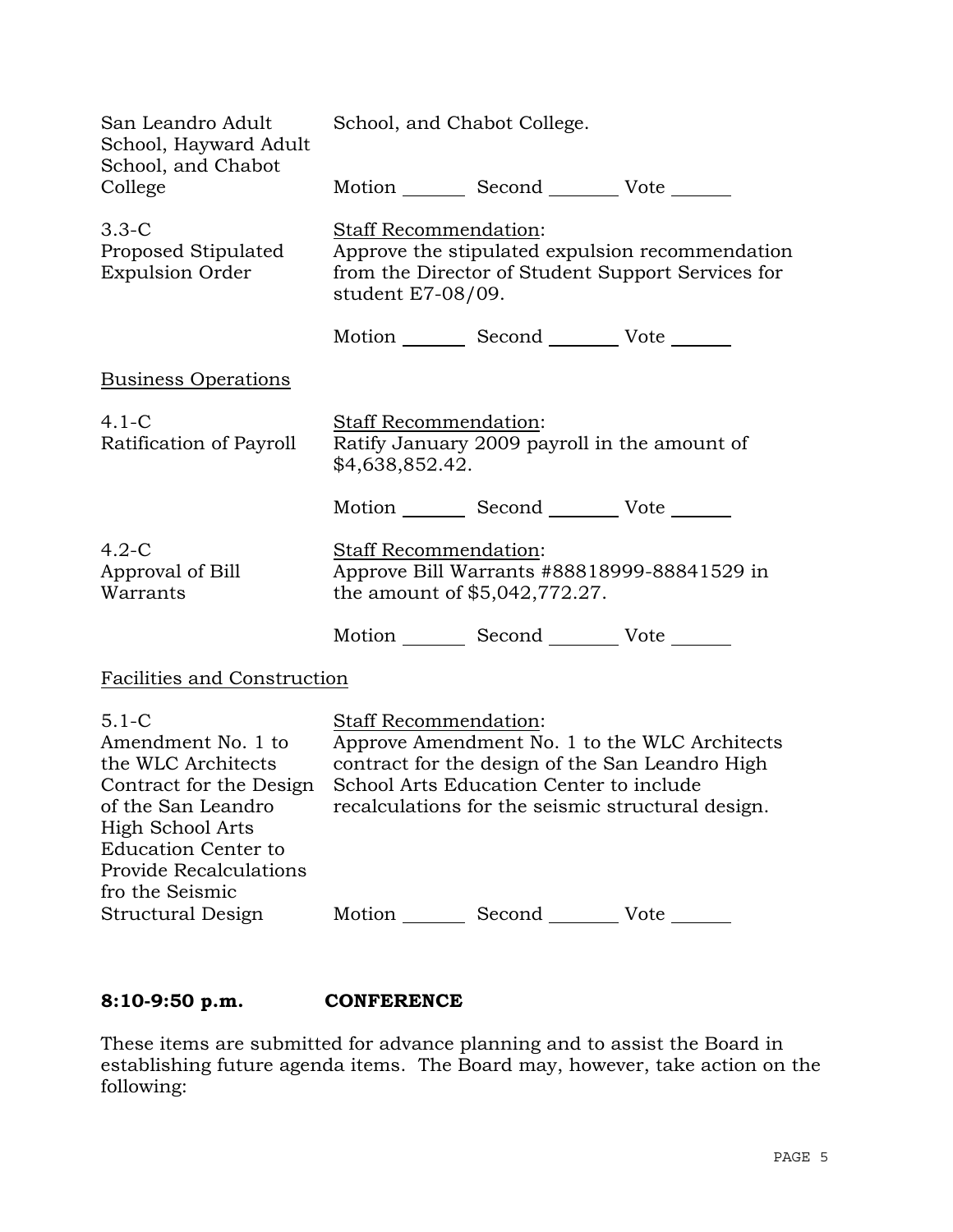# General Services

| $1.1-CF$<br>2009 CSBA Delegate<br>Assembly Election                                                       | Staff Recommendation:<br>The Board will discuss and consider the<br>submission of a ballot for the 2009 CSBA<br>Delegate Assembly.                                                                                                                                                               |  |  |
|-----------------------------------------------------------------------------------------------------------|--------------------------------------------------------------------------------------------------------------------------------------------------------------------------------------------------------------------------------------------------------------------------------------------------|--|--|
| Human Resources                                                                                           | Motion _________ Second __________ Vote _______                                                                                                                                                                                                                                                  |  |  |
| $2.1 - CF$<br>Prioritize and Possibly<br>Take Action on the List<br>of Program Reductions<br>and Services | <b>Staff Recommendation:</b><br>The Board will discuss, prioritize and possibly<br>take action on the list of program reductions and<br>services in response to the state's fiscal crisis and<br>its impact on San Leandro schools. The Budget<br>Advisory Committee will also provide a report. |  |  |
|                                                                                                           | Motion _________ Second _________ Vote ________                                                                                                                                                                                                                                                  |  |  |
| $9:50-9:55 p.m.$                                                                                          | <b>INFORMATION</b>                                                                                                                                                                                                                                                                               |  |  |
| <b>Business, Operations and Facilities</b>                                                                |                                                                                                                                                                                                                                                                                                  |  |  |
| $4.1-I$<br>Miscellaneous Receipts                                                                         | Staff Recommendation:<br>Miscellaneous receipts in the amount of<br>$$13,491,389.95$ have been deposited in the<br>Treasury of Alameda County.                                                                                                                                                   |  |  |
| $4.2-I$<br>Investment Report for<br>December 2008                                                         | Staff Recommendation:<br>The Board will receive for information and review<br>the Investment Report for the month of December<br>2008.                                                                                                                                                           |  |  |
| $9:55$ p.m.                                                                                               | ADDITIONAL SUGGESTIONS AND COMMENTS FROM<br><b>BOARD MEMBERS</b>                                                                                                                                                                                                                                 |  |  |
|                                                                                                           |                                                                                                                                                                                                                                                                                                  |  |  |
| <b>ANNOUNCEMENT</b>                                                                                       | <b>Board of Education Meetings</b>                                                                                                                                                                                                                                                               |  |  |
|                                                                                                           | Special Board Meeting, February 24, 2009 (TBD)<br>Regular Meeting – March 3, 2009<br>Regular Meeting - March 12, 2009 (DO)<br>Regular Meeting - March 17, 2009<br>Regular Meeting – April 21, 2009                                                                                               |  |  |